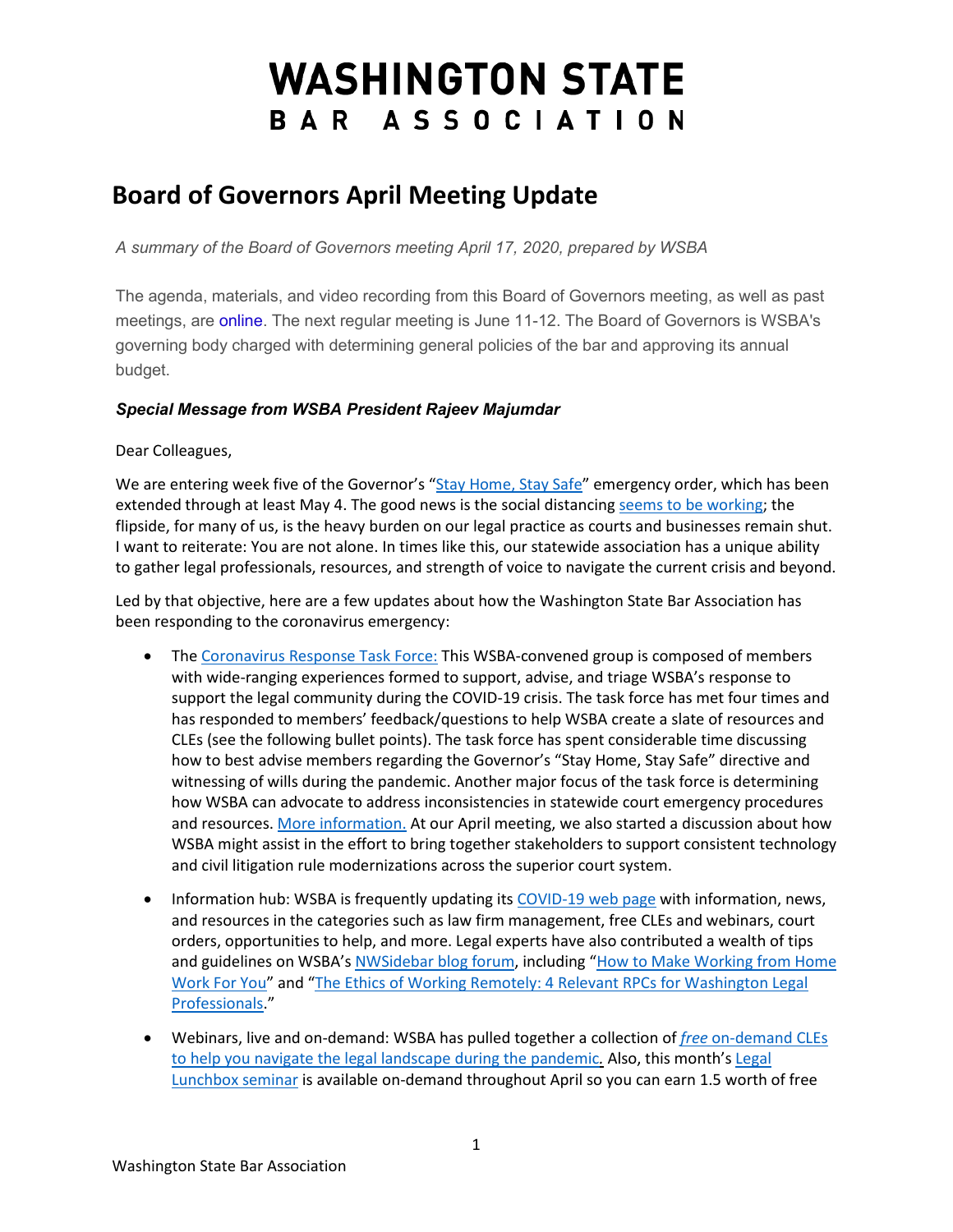CLE credits at home. If you prefer real-time legal experts talking about COVID-19 related topics, register for these **free** CLEs:

- o April 21: [Unemployment and COVID-19 –](https://www.mywsba.org/PersonifyEbusiness/CLEStore/CLECalendar/MeetingDetails.aspx?productId=17864047) What You Need to Know
- o April 22: [Executing Estate Planning Documents during COVID-19: Best Practices](https://www.mywsba.org/PersonifyEbusiness/WEBINAR-Executing-Estate-Planning-Documents-During-COVID-19-Best-Practices/MeetingDetail/17870840)
- o May 5: [Session 1—Working Remotely & Securely: What Lawyers Need to Know](https://www.mywsba.org/PersonifyEbusiness/CLEStore/CLECalendar/MeetingDetails.aspx?productId=17878439) and [Session 2—COVID-19 and a Troubled Economy: How to Maintain Lawyer Wellness](https://www.mywsba.org/PersonifyEbusiness/CLEStore/CLECalendar/MeetingDetails.aspx?productId=17878439)
- o May 7[: Professional Responsibility in the time of COVID-19](https://www.mywsba.org/PersonifyEbusiness/WEBINAR-Professional-Responsibility-in-the-Time-of-COVID-19/MeetingDetail/17866849)
- Remote governance: The Board of Governors held its April meeting in a virtual-only format, as allowed by [emergency modifications to the Open Public Meetings Act.](https://www.governor.wa.gov/sites/default/files/proclamations/20-28%20-%20COVID-19%20Open%20Govt%20Laws%20Waivers%20%28tmp%29.pdf) While we are committed to maintaining (and even expanding) operations and services during the coronavirus crisis, we are constrained in our virtual-only public meetings to topics that are "necessary and routine" or "necessary to respond to the COVID-19 outbreak and the current public health emergency." That is why our agenda was abbreviated for the April meeting (recap below). We have moved our previously planned May Board of Governors meeting to [June](https://www.wsba.org/docs/default-source/about-wsba/governance/2019-2020-bog-meeting-schedule--revised-9-30-19.pdf?sfvrsn=b8370df1_16) in hopes that we will be able to hold an in-person event in Bellingham with a full agenda. Stay tuned.

Throughout all this pandemic planning and discussion, one thing remains abundantly clear: Legal services and expertise are more important than ever as our society tries to balance safety and personal rights, emergency directives and longstanding lawful procedures, and competing federal, state, county, and local mandates. Thank you for continuing to serve your communities despite very real personal anxieties. Thank you for representing the best of our profession. We are much stronger together than apart. I hope you are relatively healthy and productive during this stressful time. Please do not hesitate to reach out to me at rajeev@northwhatcomlaw.com with any questions or concerns.

In service,

Rajeev Majumdar, WSBA President

### *TOP MEETING TAKEAWAYS*

- 1. To be or not to be? With input from law school students, law school deans, and the WSBA Board Governors, the Washington Supreme Court during its April 29 *en banc* session will consider whe the Bar exam will be offered in July and contingency plans if the summer bar exams cannot be h safely. (More information below.)
- 2. Good financial news: WSBA's budget reforecast—a process to update actual revenues and expenditures in light of original budgetary assumptions and in light of ongoing efficiency measur calculated a net savings of about \$800,000 compared to what was budgeted this fiscal year. Also the independent "deep dive" audit is complete, and it certifies that WSBA is accountably followi its own fiscal policies and best industry practices and safeguarding the resources of the organiza [More information.](https://wabarnews.wsba.org/wabarnews/apr_may_2020/MobilePagedReplica.action?pm=2&folio=14#pg16) The Budget and Audit Committee received a [full report](https://www.wsba.org/docs/default-source/legal-community/committees/budget-and-audit-committee/final-materials.pdf?sfvrsn=953c0ef1_0) today.
- 3. The results are in! Please congratulate the winners of this year's four district races for the WSBA Board of Governors: [Brent Williams-Ruth](https://www.mywsba.org/PersonifyEbusiness/LegalDirectory/LegalProfile.aspx?Usr_ID=000000032437) (District 8)[, Brett Purtzer](https://www.mywsba.org/PersonifyEbusiness/LegalDirectory/LegalProfile.aspx?Usr_ID=000000017283) (District 6)[, Lauren Boyd](https://www.mywsba.org/PersonifyEbusiness/LegalDirectory/LegalProfile.aspx?Usr_ID=000000050016) (Distric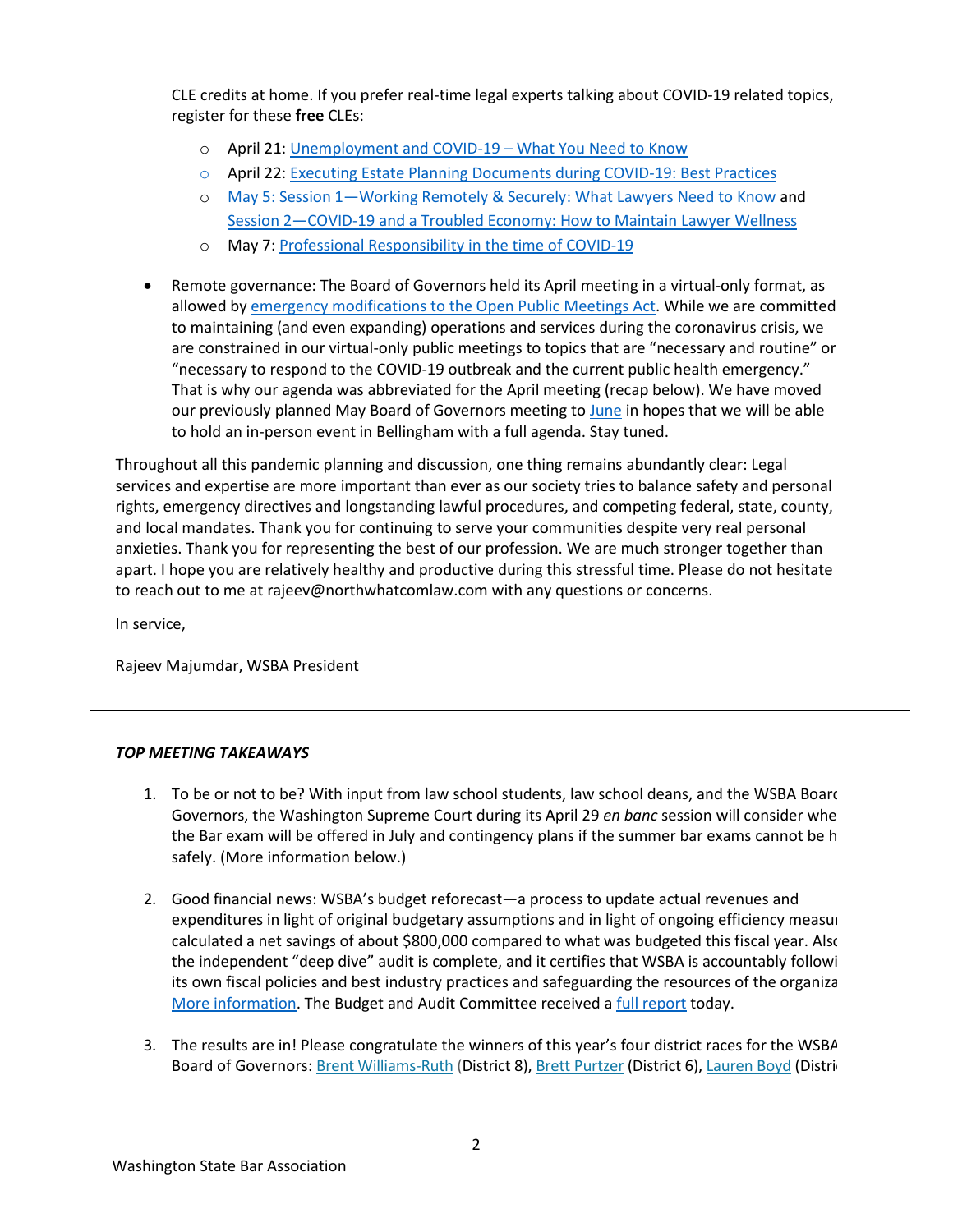and [Matthew Dresden](https://www.mywsba.org/PersonifyEbusiness/LegalDirectory/LegalProfile.aspx?Usr_ID=000000039064) (District 7-North). There is still time (barely—today's the deadline) to apply the open At-Large seat and President-Elect office. [Send in your application materials by 5 p.m.](https://www.wsba.org/about-wsba/who-we-are/board-elections)

#### *MEETING RECAP*

**July bar exams.** Because the COVID-19 emergency and related social distancing directives may make safe administration of the July bar exams impossible, the WSBA Board of Governors, Justices of the Washington Supreme Court, and law school students discussed possible alternatives. The Board of Governors declined to support a request made by graduating law school students for diploma privilege if the July exam is cancelled. Some Governors told students they would be more amenable to a request that was not so "wide open" in scope. After much discussion, the board voted to make plans to conduct the July bar exams in the safest reasonable manner, which could include multiple exam sites. If it becomes clear the July exams cannot be administered safely, or must be administered to a reduced number of applicants, WSBA will also plan for contingencies like possibly holding a fall exam, as recently authorized by the National Conference of Bar Examiners. WSBA representatives mentioned that the [APR 9 Legal Intern pathway,](https://www.wsba.org/for-legal-professionals/join-the-legal-profession-in-wa/rule-9-licensed-legal-interns) which permits graduate practice before full admission to the bar, may be a good option for law school graduates in the meantime. Ultimately, everyone agreed this crisis situation calls for flexibility to mitigate any potential hardships to graduating law school students, their employers, and the communities they serve. The Washington Supreme Court will discuss how to best proceed at its *en banc* session on April 29. (Se[e page 49;](https://www.wsba.org/docs/default-source/about-wsba/governance/bog-meeting-materials-2019-2020/board-of-governors-meeting-materials-april-2020.pdf?sfvrsn=fe1c0ef1_4) [page 33 in late materials;](https://www.wsba.org/docs/default-source/about-wsba/governance/bog-meeting-materials-2019-2020/board-of-governors-late-materials-april-2020.pdf?sfvrsn=35030ef1_4) and [page 11 in late](https://www.wsba.org/docs/default-source/about-wsba/governance/bog-meeting-materials-2019-2020/board-of-governors-late-late-materials-april-2020.pdf?sfvrsn=e23c0ef1_4)[late materials.](https://www.wsba.org/docs/default-source/about-wsba/governance/bog-meeting-materials-2019-2020/board-of-governors-late-late-materials-april-2020.pdf?sfvrsn=e23c0ef1_4))

**Helping sections connect with legislators**. The Board Legislative Committee reported progress on its dra policy to clarify how sections introduce and respond to legislation in a manner that encourages member share their subject-matter expertise with lawmakers in an official WSBA capacity while adhering to Gene [Rule 12.2.](https://www.courts.wa.gov/court_rules/pdf/GR/GA_GR_12_02_00.pdf) The board expects to take action on the policy in June. [\(See page 26 in late materials.\)](https://www.wsba.org/docs/default-source/about-wsba/governance/bog-meeting-materials-2019-2020/board-of-governors-late-materials-april-2020.pdf?sfvrsn=35030ef1_4) The Bo Legislative Committee also recently considered whether to support an ABA resolution to criminalize the possession, sale, and trade of shark fins as well as a proposal to have WSBA sections produce advocacy papers to quickly address/advise on emerging legislation and issues. Both issues will be explored further upcoming Board Legislative Committee meetings. [\(See page 6 of late materials.\)](https://www.wsba.org/docs/default-source/about-wsba/governance/bog-meeting-materials-2019-2020/board-of-governors-late-materials-april-2020.pdf?sfvrsn=35030ef1_4)

**Ethics recommendations.** The Board of Governors approved two recommendations from the Committee Professional Ethics: To support the Pro Bono Council's request to withdraw a proposal regarding Comme [8] to RPC 6.5 (nonprofit and court-annexed limited legal service programs); and to submit a comment asking the Court to *not* adopt the revised proposed amendment to Rule 7.3 (solicitation of clients). [\(See](https://www.wsba.org/docs/default-source/about-wsba/governance/bog-meeting-materials-2019-2020/board-of-governors-meeting-materials-april-2020.pdf?sfvrsn=fe1c0ef1_4)  [page 182 and 183\)](https://www.wsba.org/docs/default-source/about-wsba/governance/bog-meeting-materials-2019-2020/board-of-governors-meeting-materials-april-2020.pdf?sfvrsn=fe1c0ef1_4).

**Public defense recommendation**. The Board of Governors tabled a recommendation from the Council o Public Defense to submit a comment to the Court in support of proposed amendments to CrR 3.1(f), CrR 3.1(f) and JuCrR 9.3(a) that require that judges consider defense requests for expert funds *ex parte*. The Council on Public Defense will return in June after seeking input from the Criminal Law Section. (See pag [188\)](https://www.wsba.org/docs/default-source/about-wsba/governance/bog-meeting-materials-2019-2020/board-of-governors-meeting-materials-april-2020.pdf?sfvrsn=fe1c0ef1_4)

**WSBA's role and responsibilities administering Court-appointed boards.** The board approved a charter roster for a new task force that will work with the Washington Supreme Court to better understand the WSBA Board of Governor's role and responsibilities—substantive, fiscal, and administrative—in administering Court-appointed boards. These boards include the Access to Justice Board, Disciplinary Bo